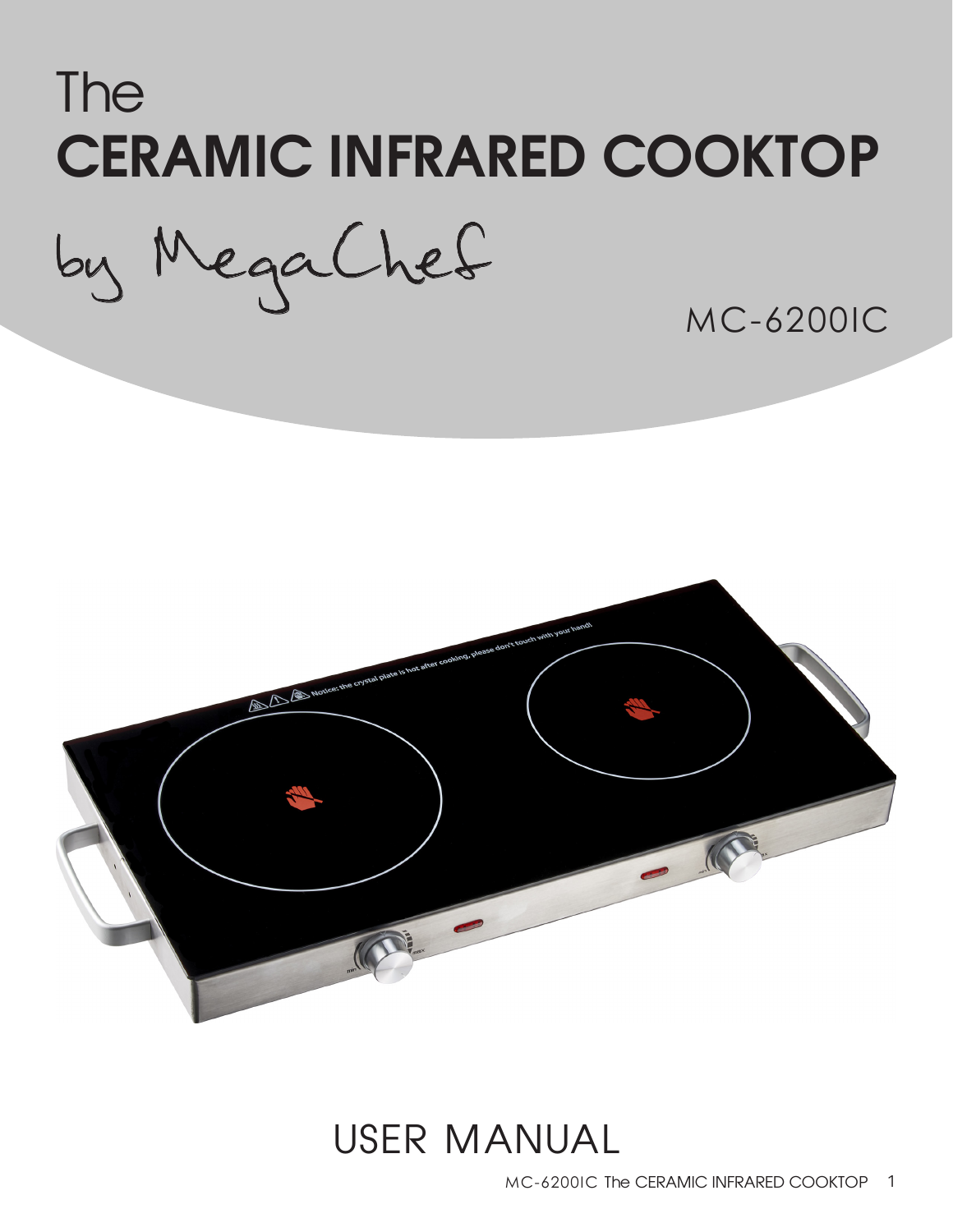Thank you for purchasing our product!

Make sure you have read the manual before using this product. Please use the appliance in accordance with the instructions. Please save these instructions. This item is intended for household use only.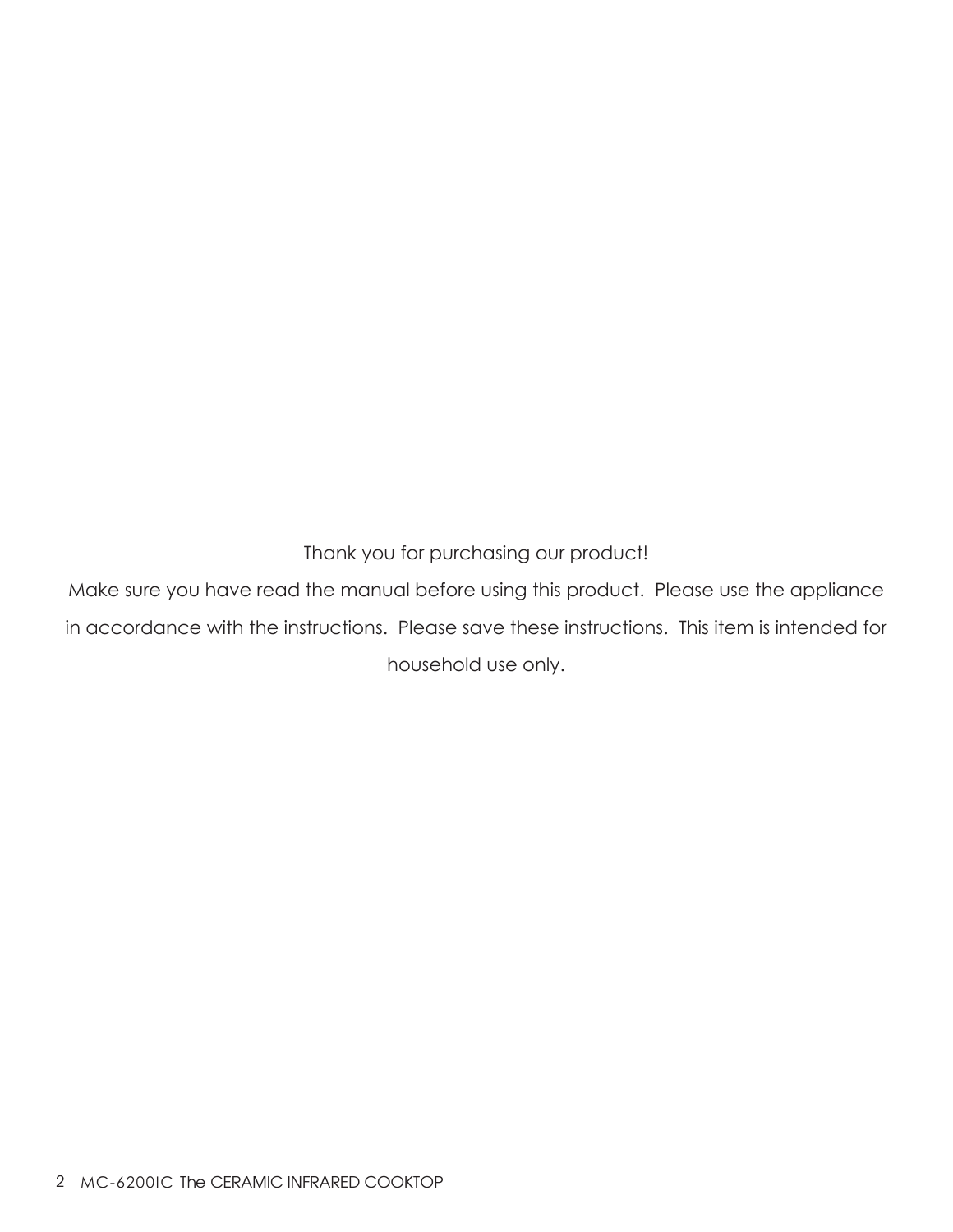#### IMPORTANT SAFEGUARDS

#### **1. READ ALL INSTRUCTIONS.**

- 2. After unpacking, make sure that the appliance is intact with no signs of damage caused by transport. If in doubt, do not use the appliance and contact the supplier immediately.
- 3. If the cooktop is cracked, immediately stop usage, cut off the power supply and contact us directly at 424-543-1628.
- 4. Ensure that the appliance is securely grounded to the appropriate voltage wall outlet.
- 5. The surface of the cooktop will get extremely hot during operation. **Do not the touch the surface or hotplate when the appliance is operating or cooling down after use.**
- 6. Do not allow the cord to touch the hotplate during operation or cooling down after use.
- 7. Do not leave the appliance unattended whilst in operation.
- 8. Do not leave the appliance without supervision when oil and/or fat is being heated.
- 9. To protect against fire, electric shock, and injuries, **DO NOT IMMERSE THE CORD OR PLUG IN WATER OR OTHER LIQUIDS.**

#### **10. CLOSE SUPERVISION IS REQUIRED WHEN USING THE UNIT NEAR OR BY CHILDREN.**

- 11. Unplug from outlet when not in use and before cleaning. Allow at least 30 minutes for the unit to cool down before cleaning and storing.
- 12. Do not operate the appliance if it has a damaged cord or plug, or after it has malfunctioned or has been damaged in any manner.
- 13. Do not operate the appliance outdoors without taking the adequate precautions.
- 14. Do not let the power cord hang over the edge of tables or counters, or touch hot surfaces.
- 15. Do not place on or near hot gas or electric burner, or in a heated oven.
- 16. Keep clear of any flammable materials such as curtains, clothes, etc.
- 17. Do not place metallic objects such as cutlery or utensils directly on the heating plates as they will get extremely hot and may result in serious injuries.
- 18. Unplug the unit when it is not in use.
- 19. Do not use appliance for other than its intended use. Improper use may result in risk of fire, electric shock and/or serious injuries.
- 20. Ensure the appliance is used on a stable and heat resistance surface.
- 21. This appliance is not intended for use by children, or any person with reduced physical, sensory or mental capabilities, or lack of experience and knowledge, unless they have been given authorization or instruction concerning the use of the appliance by a person responsible for their safety.
- 22. Do not attempt to repair, disassemble or modify the appliance. Any servicing should be performed by an authorized service representative. For more information, contact us directly at 424-543-1628.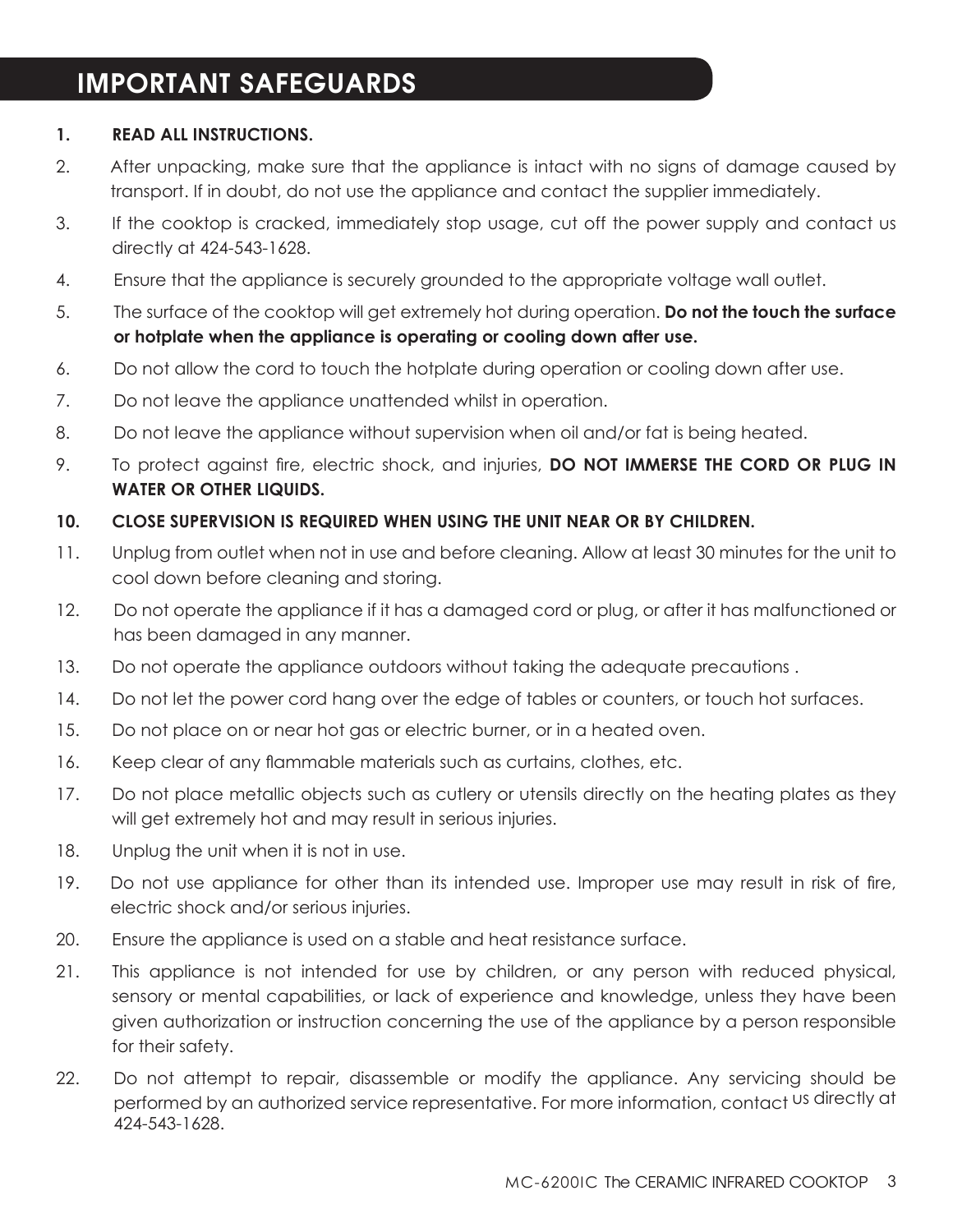## **CONTENTS**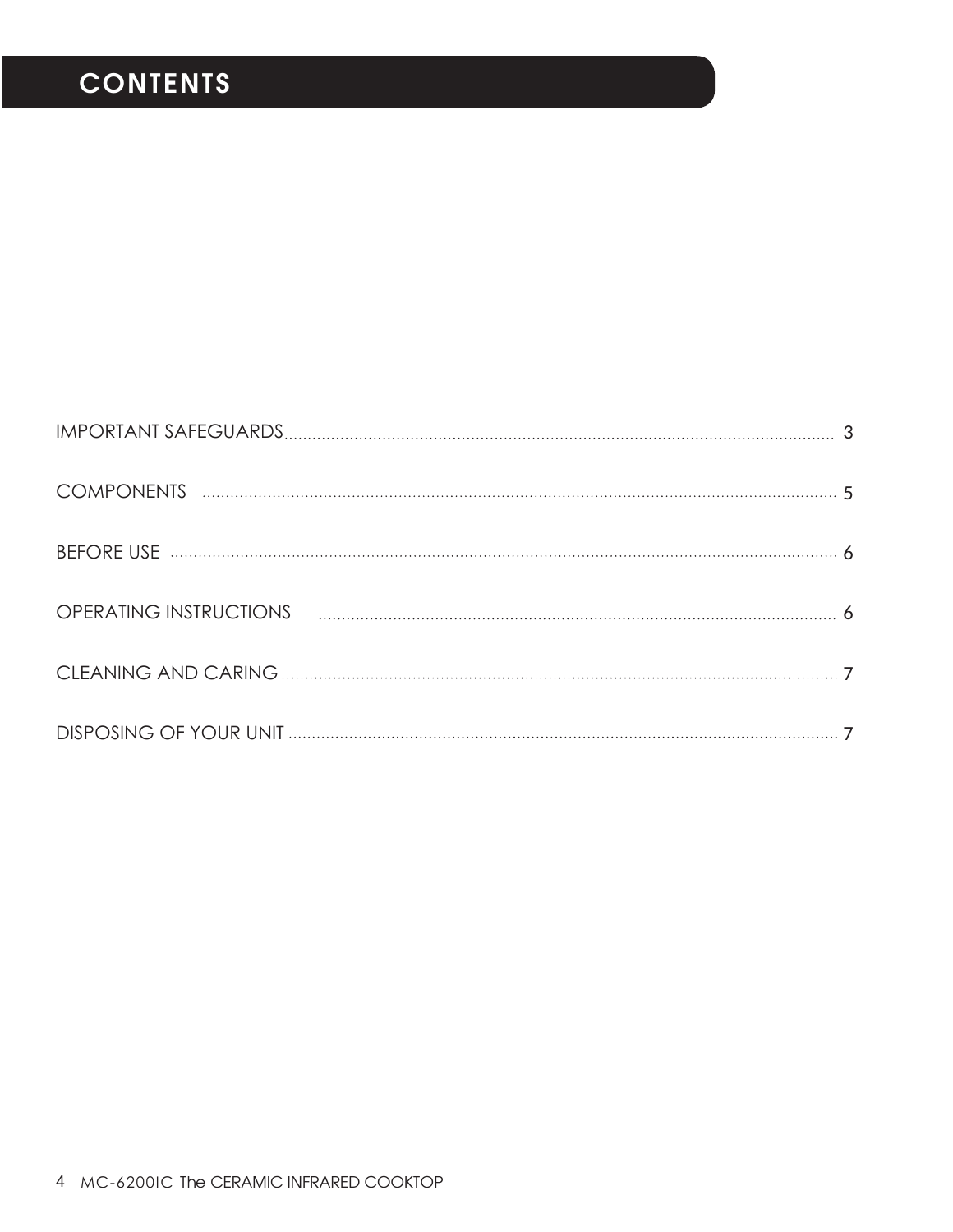### **COMPONENTS**

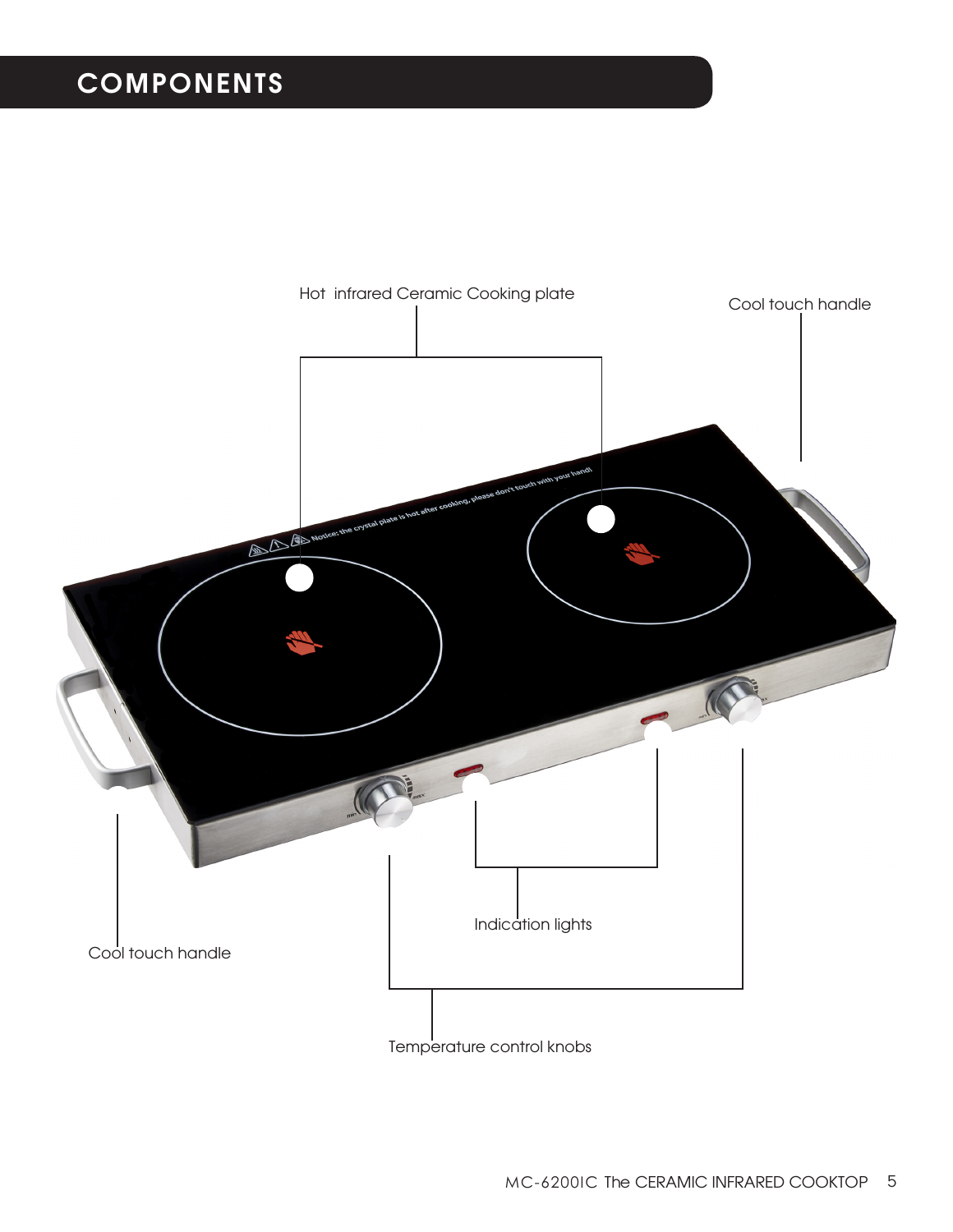#### BEFORE USE

Before using your unit for the first time, turn the temperature knob to the highest setting and let the hot plate heat up for 3 to 5 minutes. This will allow the coating designed to protect the hot plates prior to first use to fully evaporate. A presence of light smoke and smell is normal and will disappear. Please ensure that the nothing is sitting on the hot plate during this process.

#### OPERATING INSTRUCTIONS

- 1. Make sure to place the Electric Infrared Ceramic Cooker on a flat heat resistant surface.
- 2. Before plugging in the Cooker, make sure the knobs are in "OFF" position.
- 3. Plug the Cooker in the correct electrical outlet.
- 4. Turn the temperature knob to the desired setting. The power indicator will turn on to indicate that the hot plate is warming up to the set setting.
- 5. Once the set temperature has been reached, the power indicator will turn off to indicate that the hot plate is now ready for cooking.
- 6. To turn the hot plate or the appliance off, simply turn the temperature knob to the "OFF" position
- 7. After use, unplug the appliance from the wall outlet and allow to cool thoroughly before cleaning and storing.

#### TO KEEP FOOD WARM

- Turn the knob to suitable position to maintain food at a constant warm temperature.
- Turn the knob to" min"(OFF) and food will stay warm up for up to 5 minutes as the hot plate gradually cools down.

#### CAUTION

- Do not use pans that are unstable and easily tipped. Use flat-bottom pans to insure full contact with the Cooker for maximum heat efficiency.
- For long-life performance, avoid dropping any items onto the infrared Cooker.
- When using this infrared Cooker for the first time, there will be some smoke, this is normal and safe.
- Do not use glass containers!